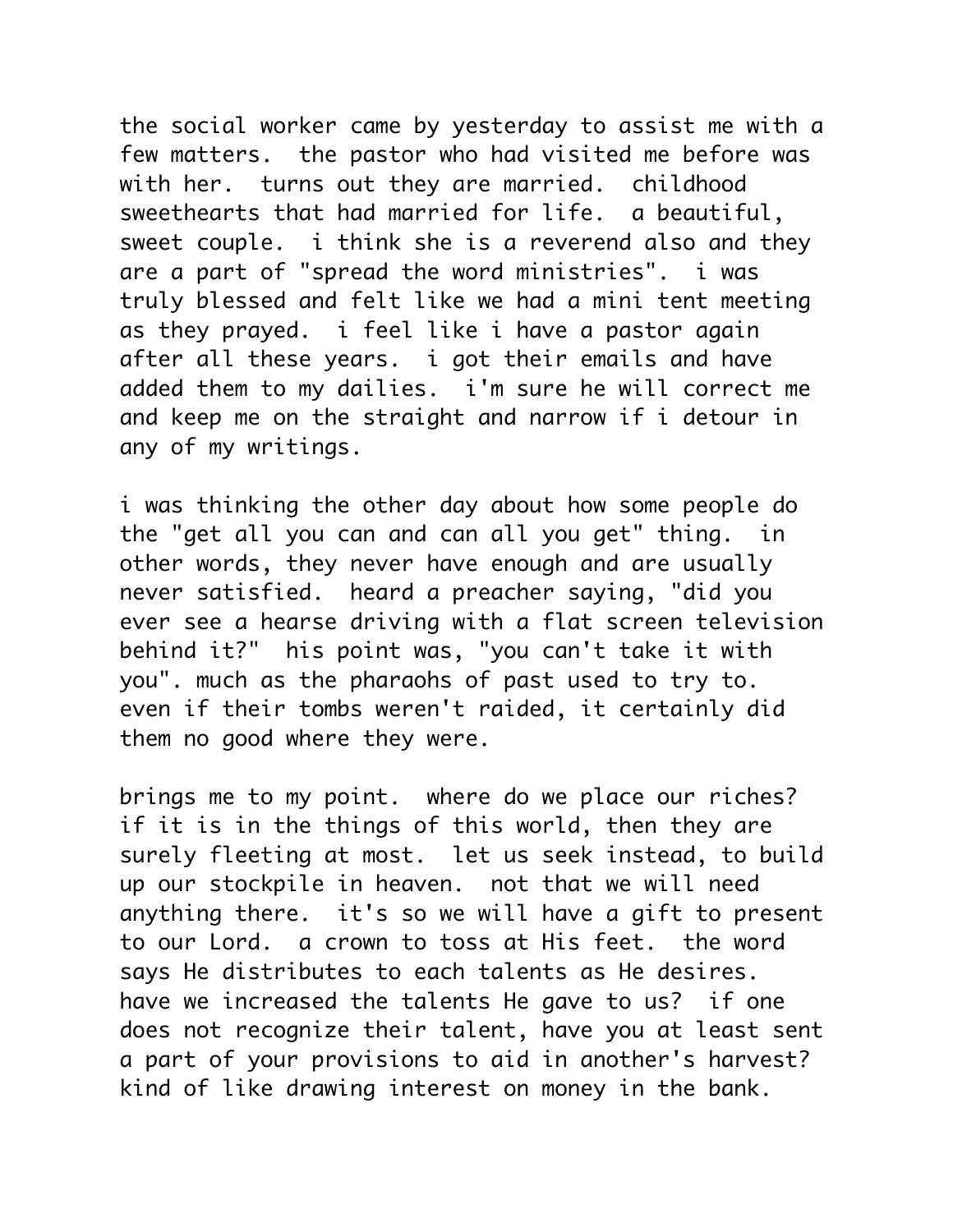once deposited, it just keeps returning an increase. just make sure it is good soil.

i know we cannot all be billy graham's. we are not called to be. each of us feels where we can best be used. even if it's in housework or caring for others, do it as unto the Lord. i feel as though i should write. always have. don't know how far a scope i have but even the encouragement of one soul is treasure to God.

my neighbor is obviously a care giver. even as she struggles to now raise her three grandchildren, she plays with them and seeks to bring happiness and joy into their lives. and then there is me. she cares for me as she would her own mother. these may be among the most special to God. not by any means that i am a saint, but can you imagine the reward of someone who ministered to one of God's great saints? i am blessed and know it.

Jesus said in john 14:1 "Let not your heart be troubled; you believe in God, believe also in Me". and again in john 14:27 "Peace I leave with you, My peace I give to you; not as the world gives do I give to you. Let not your heart be troubled, neither let it be afraid." this world is not now our home. if we believe in Him, we know that He gives the peace that passes understanding. not the peace the world can give. not the love the world calls love. friendship with the world is enmity with God. the ways of the world can never bring true peace. their idea of love is often corrupted by one's own beliefs. it all lies in Him.